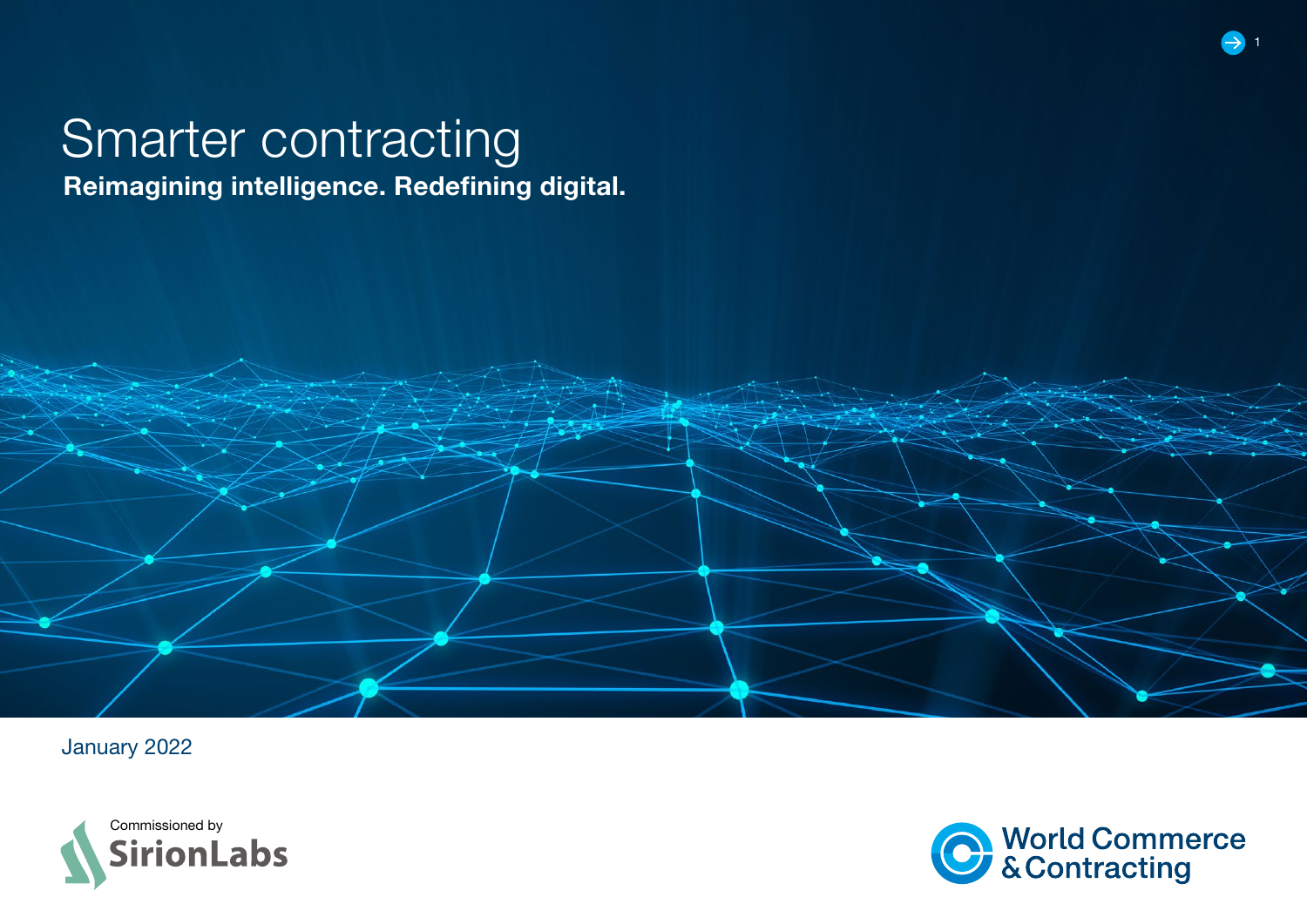Introduction The sponge and The 'smarter [the golden goose](#page-2-0)

[contracting' model](#page-3-0) | we today?

2

## <span id="page-1-0"></span>**Contents**

- 2 Introduction
- 3 [The sponge and the golden goose](#page-2-0)
- 4 [The 'smarter contracting' model](#page-3-0)
- 5 [Where are we today?](#page-4-0)
- 8 [The benefits of 'smarter'](#page-7-0)
- 8 [Case study: Raiffeisen Bank International](#page-7-0)
- 9 [Case study: Vodafone](#page-8-0)
- 10 [Pioneering the smarter contracting revolution](#page-9-0)

### About this report

This report was commissioned by SirionLabs to support their vision of Smarter Contracting. It reflects WorldCC's views of the potential benefits that organizations can achieve through the application of technology and contains a series of case studies that reflect that potential. The report should not be viewed as a specific endorsement of SirionLabs products or services by WorldCC.

# **Introduction**

[Where are](#page-4-0) 

Good contracts have always required intelligence – knowing what is achievable, knowing what is competitive, knowing what the counterparty is trying to achieve. Companies have so far relied on traditional sources of intelligence for this purpose. Today, intelligence, as we have known it, is no longer enough. To truly achieve value, contracting must be smarter.

*"People who are open to different viewpoints will enjoy more fulfilling and successful lives."* 

### Matthew Syed, journalist, author of *Rebel Ideas: The Power of Diverse Thinking*

Few would deny that organizations today face complex problems – problems that expose the inadequacy of traditional systems and sources of intelligence. 'Cognitive diversity' is a critical component in developing new capabilities and, through 'smarter contracting', we can open ourselves to different viewpoints and the ability to better manage those complex problems.

Contracts have long been considered essential as instruments of control and risk management. In this role, they set parameters, offer operational guidance, and define consequences for shortfalls in performance.

In other words, contracts are generally viewed as inert – slow to move and act, deficient in active properties. They come to life only when there is failure.

But imagine if instead we saw contracts as a source of intelligence, collaboration, and business impact – as providing critical connections that drive the data needed for cognitive diversity. With automation we at last have the possibility to re-imagine the role and purpose of contracts – artefacts that sit at the heart of managing complexity and The purpose of a contract (ranked importance)

| A record of rights,<br>responsibilities and obligations        | #1 |
|----------------------------------------------------------------|----|
| Providing protection and remedies<br>in the event of a dispute | #2 |
| and down in tenth place                                        |    |

| An instrument for generating<br>#10<br>financial benefit |
|----------------------------------------------------------|
|----------------------------------------------------------|

Source: WorldCC survey, *The purpose of a contract*

delivering value. Smarter contracting is the ecosystem that brings together people, process, and technology to facilitate this elevated role of contracts.

## *"Troves of timely, accurate data open a new way of looking at the world."*

In October 2021, under the headline 'Instant Economics – the real-time revolution', *The Economist* explored how real-time data is transforming policy and decision-making. Although they are primarily economic instruments, contracts are rarely considered as a source of dynamic data. Smarter contracting gives access to troves of timely, accurate data which open a new way of looking at the world.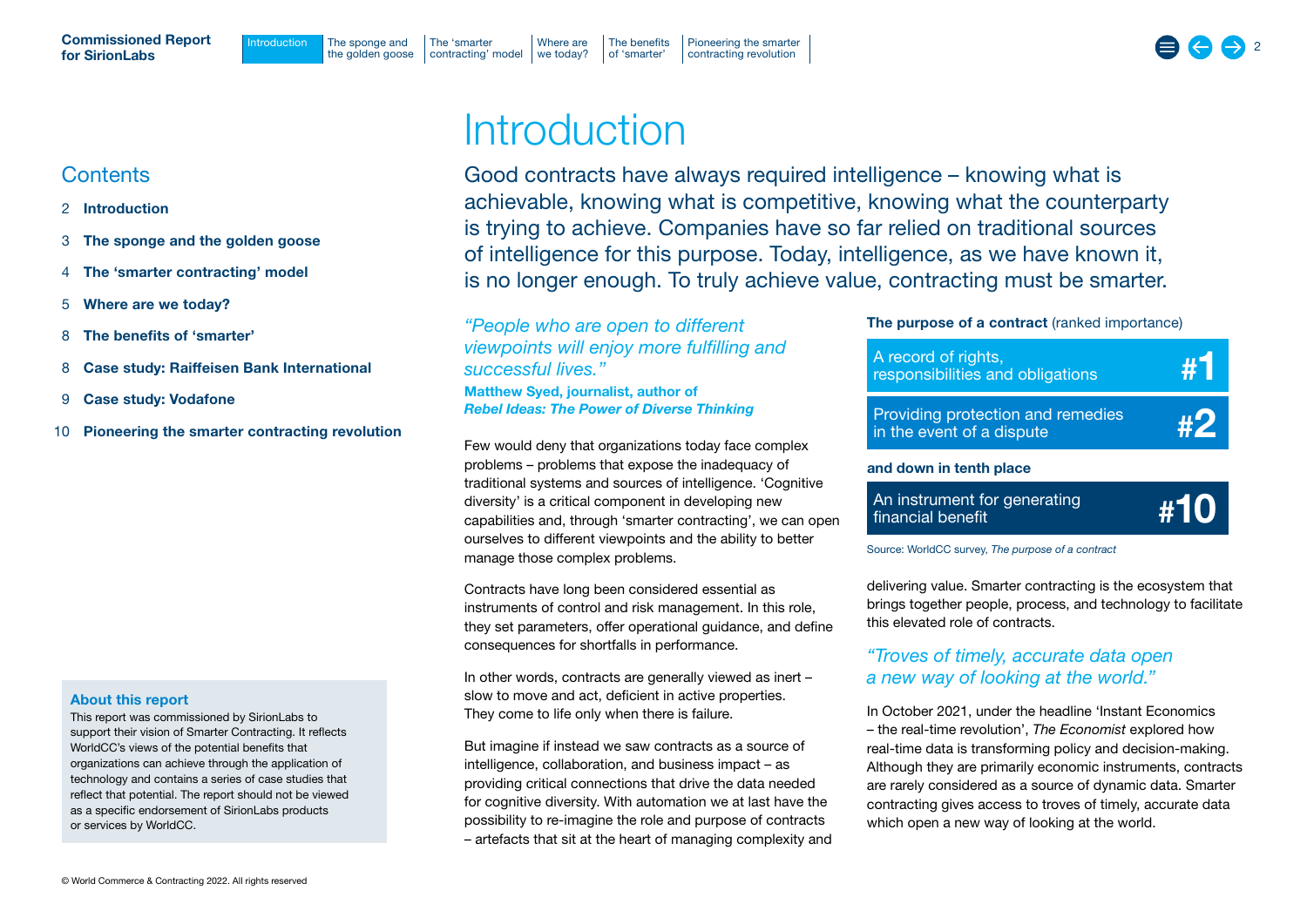# <span id="page-2-0"></span>The sponge and the golden goose

[contracting' model](#page-3-0) | we today?

[Where are](#page-4-0) 

[Introduction](#page-1-0) The sponge and The 'smarter<br>The golden goose contracting' research

## The sponge: contracts that absorb intelligence

Good contracts have always been built on intelligence. Their terms must reflect an understanding of market conditions, competitive norms, regulatory requirements, and organizational capabilities. While often slow to change, contracts are regularly updated to reflect operational experience or altered conditions. In some cases, they are also altered as a result of a specific negotiation.

In this context, a contract absorbs intelligence. When operating as a sponge, a contract offers very little by way of output, except as a source of information. For example, once it has been signed, the typical agreement offers information to those charged with its implementation and then, once again inert, it absorbs performance data.

These contracts – and any related performance analysis – are transactional. We typically learn little from them and rarely ask questions such as 'Could it have been better?'

## The golden goose: contracts that release intelligence

[The benefits](#page-7-0)  of 'smarter'

[Pioneering the smarter](#page-9-0)  contracting revolution

Today's inert and rigid contracts add to business complexity. It is time for new thinking – contracts as dynamic sources of intelligence that drive data flows across organizations, networks and ecosystems, allowing powerful analytical tools to provide critical insights and information. To enable this transformation, the contracting process needs to be reimagined.

How might this new world of 'smarter contracting' look?

## Smarter contracting: the elements

Smarter contracting is a new vision for how the modern enterprise should experience contracting. A vision that elevates the role of contracts as a source of the real-time data needed to manage the complexity of today's business environment.

So what's needed to make this vision a reality? Technology is certainly a key part of this puzzle, but it needs to be approached differently. From observing hundreds of digital transformation projects in the industry, we have found that technology is infinitely more effective when closely interwoven into enterprise functions connecting people, integrating systems and data, and facilitating the flow of intelligence.

On the next page we take a closer look at the 'smarter contracting' model.

#### What about smart contracts?

Are 'smart contracts' an example of 'smarter contracting'? The answer is no. While smart contracts offer efficiencies, they don't represent a step forward in intelligence. Once again, the contract simply awaits an input which triggers a pre-programmed action, such as payment authorization. Smart contracts are actually extremely dumb.



Smart contracts are *not* smarter contracting but are actually extremely dumb.

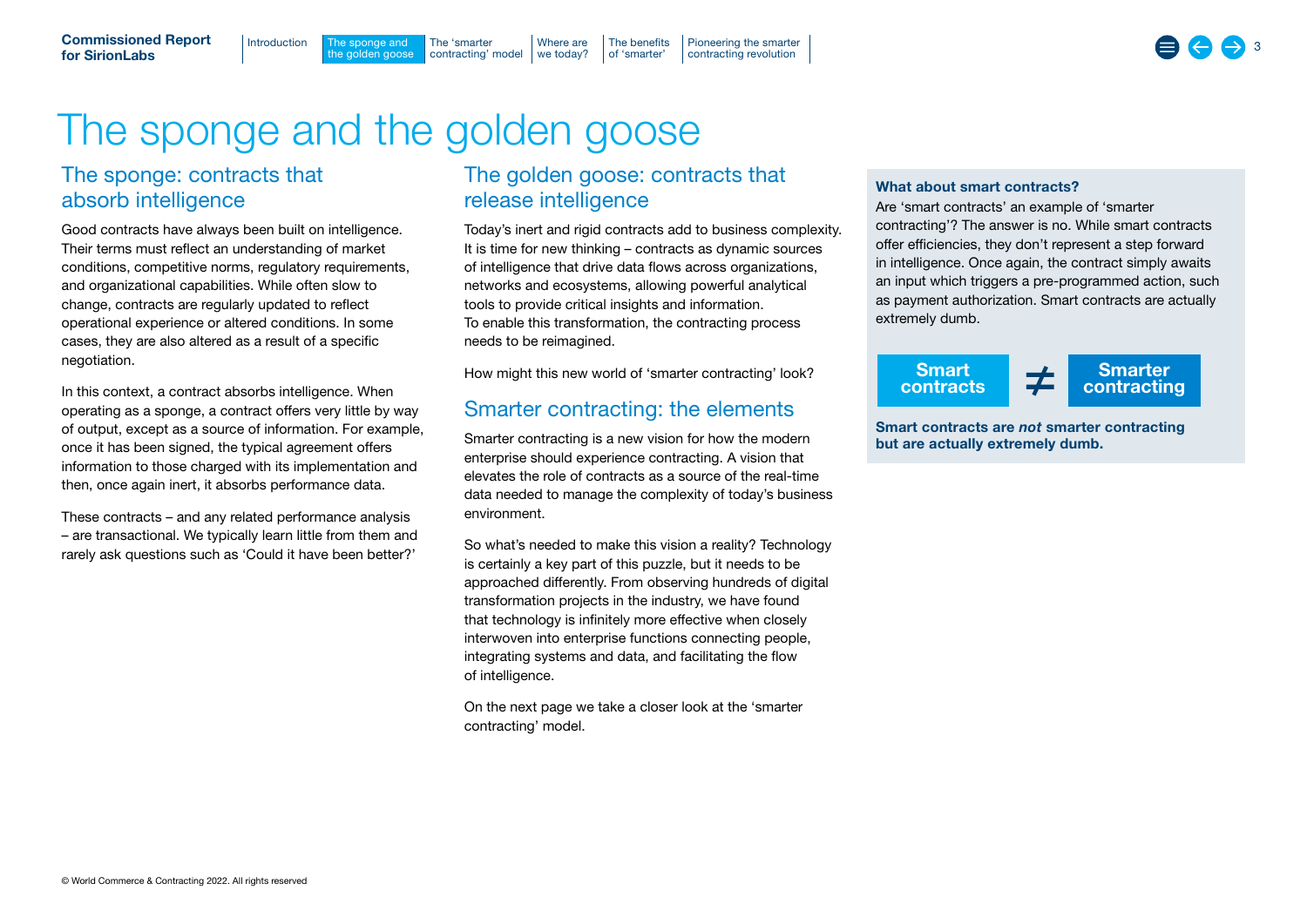[the golden goose](#page-2-0)  $Introduction$  The sponge and The 'smarter'

contracting' model

[Where are](#page-4-0)  we today?

The sponge and  $\begin{array}{c} \text{The length of 1} \\ \text{The length of 2} \\ \text{The length of 3} \end{array}$  The sponge and  $\begin{array}{c} \text{The length of 3} \\ \text{The length of 4} \\ \text{The length of 5} \end{array}$ [The benefits](#page-7-0)  of 'smarter' [Pioneering the smarter](#page-9-0)  contracting revolution

## <span id="page-3-0"></span>The 'smarter contracting' model



Automation The foundation

Collaboration Contracting requires concerted action across a wide range of stakeholders, internal and external to the enterprise. An illustration of current fragmentation is the fact that contract related data typically resides in 24 different systems. Smarter contracting provides a platform that connects people, data, and systems across the contracting lifecycle through integrations, plug-ins, and purpose-built functionality. This creates a unified flow of contract intelligence across the enterprise and, increasingly, between enterprises, enabling real-time and seamless collaboration with the counter party as well as multiple internal functional stakeholders.

Impact A key aspect of smarter contracting is its purpose. It's not about checking the box for a digitization project, but it's about delivering real-world business impact. It's about making the business more resilient and staying ahead of the competition. Smarter contracting combines AI-powered automation, seamless contract intelligence, and crossfunctional collaboration to drive risk mitigation, business acceleration, and financial performance. As WorldCC's *2021 Benchmark report* reveals (see page 7, 'How value is measured'), organizations that are investing in smarter contracting operate with value-focused metrics – margin improvements, revenue growth, and cost reductions over time. It is very different from the almost meaningless measures of traditional performance, such as volume of contracts handled, conceptual savings negotiated, or compliance to standards.

Intelligence From leveraging cross-functional intelligence to create stronger contracts, to harnessing hidden insights from legacy contracts, the ability to access intelligence seamlessly across the contracting process can add a strategic edge to any business. Contracts and the contracting process continue to operate as untapped reservoirs of business intelligence. AI-powered smarter contracting now makes it possible to capture this intelligence as structured input that can be made available to the right stakeholders at the right time. Examples include the use of precedent to streamline bidding and proposals, replacing static templates with intelligent playbooks and clause libraries, and dynamic links between risk scoring and pricing.

Automation If we look at the anatomy of the traditional contracting process, the first thing that is likely to strike us is how dependent it is on people to drive it. From drafting to execution and beyond, we need human intervention every step of the way. While there are places where the human touch remains essential, technology is needed to make the process faster, improve agility, and reduce errors.

Smarter contracting leverages Artificial Intelligence (AI) to automate the end-to-end contracting lifecycle – from the creation of new contracts to the ongoing management of executed contracts. A pertinent example is the use of AI-powered technology for extraction of hundreds of data points from contracts to capture them as structured data. Eventually, automation will enable autonomous contracting.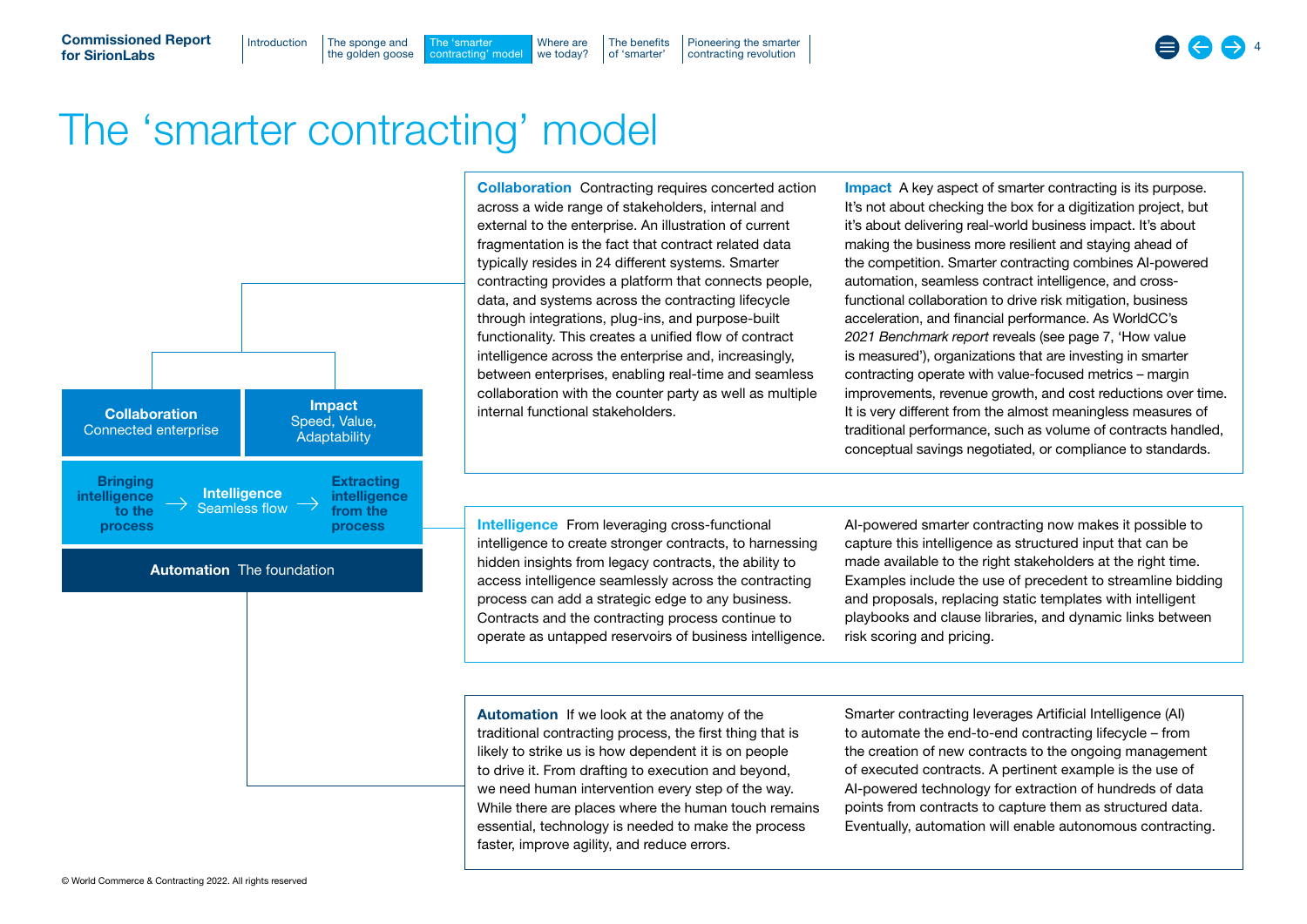<span id="page-4-0"></span>Commissioned Report for SirionLabs

[the golden goose](#page-2-0) [Introduction](#page-1-0)  $\Box$  The sponge and  $\Box$  The 'smarter

[contracting' model](#page-3-0) Where are we today?

# Where are we today?

Historically, contracting activities have been fragmented, with the multiple steps and phases involving different business functions, processes, and systems (see below). This has contributed to inefficiencies that result in additional costs, delays, and absence of useful data. For example, in the average large company or public sector agency, contract-related data sits in 24 different systems.

Without a clear owner, it has proved difficult to automate contracting and initiatives have often generated disappointing results. For example, a recent report by

KPMG and WorldCC observed: "Within most organizations, it is not clear who has responsibility for identifying and acting on the need for improvement and change. Many initiatives therefore focus on sub-processes – for example, contract review and approval – without consideration for the upstream or downstream impact". That same report illustrated the extent of fragmentation, with multiple handovers during the lifecycle, frequent variations in where responsibility lies, and typically a complete disconnect between sales contracts and procurement contracts. *Continued over >*

*"Empowered by collaborative and intelligent technologies, contracting is entering a new era, providing a dynamic balance between the delivery of value and control. Those who grasp that opportunity are establishing commercial and contracting competence as a distinctive capability and source of competitive advantage."* KPMG / WorldCC, *Can the contracting process ever improve without an owner?* May 2021

#### The Contracting Lifecycle – from the inception of requirement to fulfilment and closure

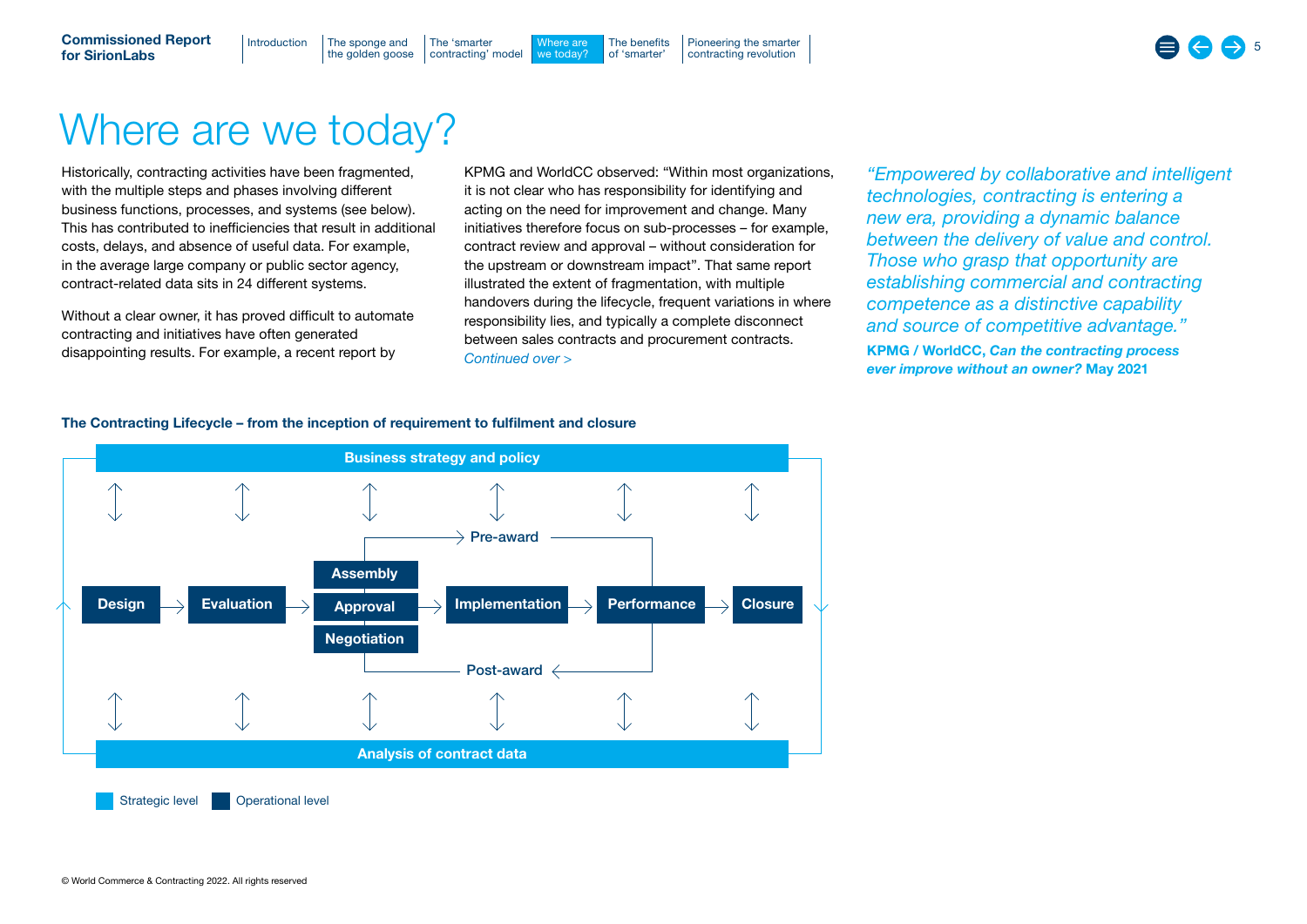With less than 11% of organizations viewing their existing contracting process as 'very effective', it is not surprising that digitization and greater clarity of ownership have become a priority. The pandemic caused many to appreciate the problems created by lack of easy access to contracts, their terms, and performance data.

[Introduction](#page-1-0) | The sponge and | The 'smarter [the golden goose](#page-2-0)

[contracting' model](#page-3-0)

While this has resulted in an acceleration in technology adoption, there are still relatively few who can point to a fully functioning enterprise system. As the chart (right) shows, many of those who have undertaken step 1 (Automation) are still working on step 2 (Intelligence). *Continued over >*

#### Barriers to change

While issues such as budget or the innate complexity of contracting are often cited as barriers to automation, experience shows that these are typically symptoms of the problem. The real barriers to achieving effective automation of the contracting process are:

# **Ownership** Internal contention **3** Selecting the right solution

**4** Lack of vision<br>
Understanding what's achievable

#### Automation and Intelligence

[Where are](#page-4-0)  we today?

[The benefits](#page-7-0)  of 'smarter'

[Pioneering the smarter](#page-9-0)  contracting revolution

| Repository of signed contracts                                          |             |     |     |     |     |     |     |     |
|-------------------------------------------------------------------------|-------------|-----|-----|-----|-----|-----|-----|-----|
| Monitor reviews / approvals status                                      |             |     |     |     |     |     |     |     |
| Management reporting / dashboard                                        |             |     |     |     |     |     |     |     |
| Ability to assemble standard contracts<br>from templates                |             |     |     |     |     |     |     |     |
| Front-end contract request / selection<br>interface to business unit    |             |     |     |     |     |     |     |     |
| Post-signature monitoring of compliance<br>with contract terms          |             |     |     |     |     |     |     |     |
| Collaboration portal for joint editing                                  |             |     |     |     |     |     |     |     |
| Integration with other key applications<br>(ERP, financial systems etc) |             |     |     |     |     |     |     |     |
| <b>Risk scoring</b>                                                     |             |     |     |     |     |     |     |     |
| Contract obligation extraction                                          |             |     |     |     |     |     |     |     |
| Contract analytics - portfolio of agreements                            |             |     |     |     |     |     |     |     |
| Contract analytics - individual agreements                              |             |     |     |     |     |     |     |     |
| Automated document circulation, redlining                               |             |     |     |     |     |     |     |     |
| Ability to assemble contracts<br>from a clause library                  |             |     |     |     |     |     |     |     |
| Defined and automated workflow for<br>non-standard terms or agreements  |             |     |     |     |     |     |     |     |
| Digitized contract playbooks                                            |             |     |     |     |     |     |     |     |
| Artificial intelligence /<br>Machine learning                           |             |     |     |     |     |     |     |     |
| Other                                                                   |             |     |     |     |     |     |     |     |
| <b>Buy</b><br>Sell<br><b>Both</b>                                       | $\mathbf 0$ | 10% | 20% | 30% | 40% | 50% | 60% | 70% |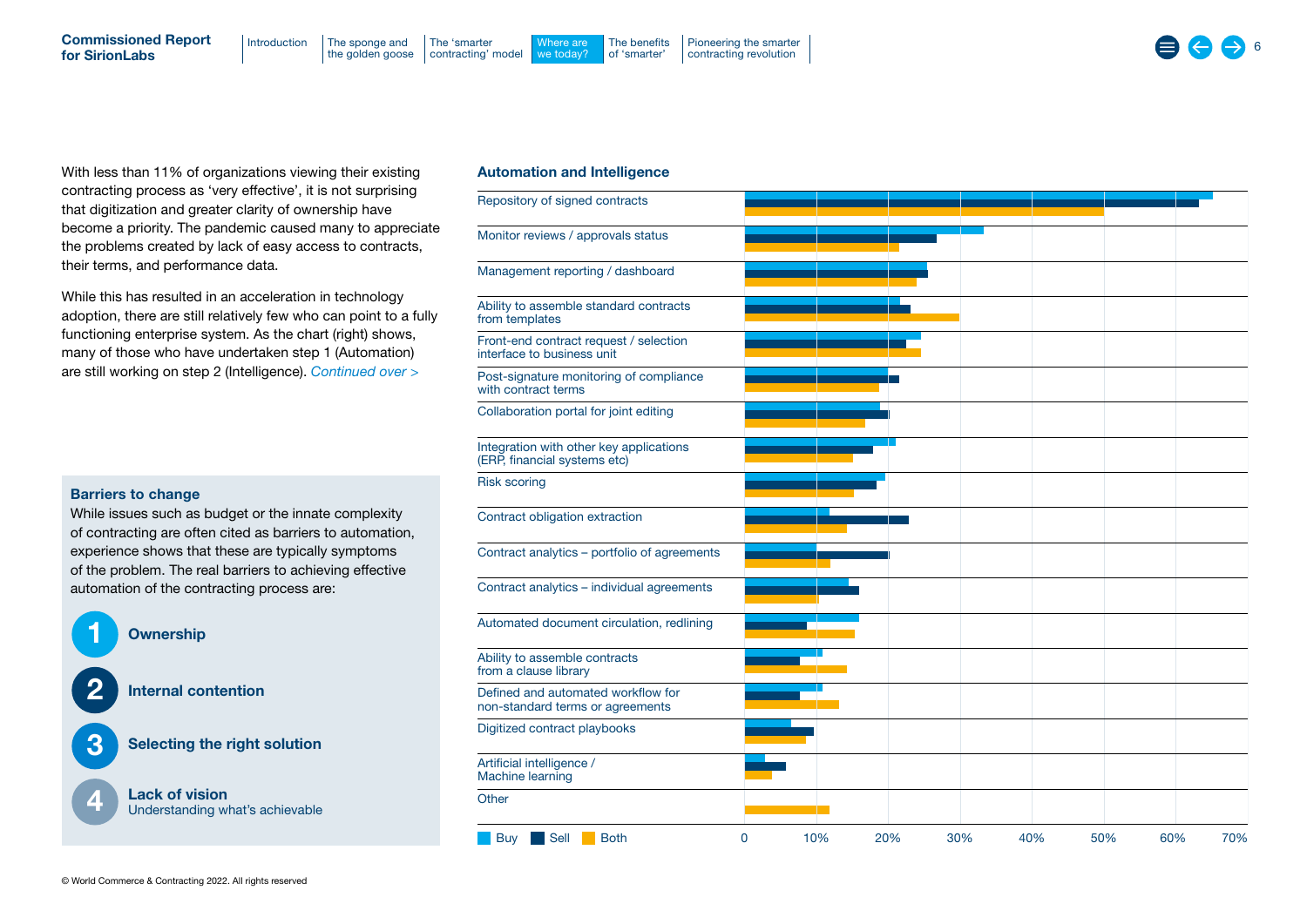The sponge and  $\begin{array}{c} \text{The number of matrices in the image and the image is a number of points in the image.} \\ \text{The number of matrices in the image and the image is a number of points in the image.} \end{array}$ [the golden goose](#page-2-0) [Introduction](#page-1-0)  $\vert$  The sponge and  $\vert$  The 'smarter [contracting' model](#page-3-0) [Where are](#page-4-0)  we today? [The benefits](#page-7-0)  of 'smarter' Commissioned Report for SirionLabs [Pioneering the smarter](#page-9-0)  contracting revolution

Many implementations have lacked vision. Their goal has been to drive efficiency, rather than examining the opportunities for increased effectiveness and value. This reflects the traditional view of contracts as inert objects that operate purely at a transactional level. It fails to grasp the potential of contracts – and the wider contracting lifecycle – as a valuable source of business and market

intelligence, especially when contracts are analyzed as a portfolio. Equally, contracts are rarely viewed or designed as 'boundary objects', creating opportunities for connectivity and collaboration. This is reflected in the traditional measurements applied to the performance of legal and contract management teams. As the chart below shows, 'smarter contracting' is accompanied by 'smarter measurements'.

#### How value is measured – by the best



Source: World Commerce & Contracting, *Benchmark report 2021*

As the chart below shows, those who engage in Smarter Contracting achieve (and measure) better results. This minority of organizations is forging ahead and starting to realize increased speed, value, and adaptability from their contracting process. Their view of contracts as business assets provides an enhanced ability to understand and respond to the risks and opportunities created by market uncertainty.

#### Reaping the rewards

#### **Speed**

Up to 80% faster in average cycle time from bid to signed agreement



#### Value

Up to 8% improvement in average contract value retention



#### Risk

Advanced analytics and data-flows providing early warning and proactive intelligence



#### **Profitability**

Organizations that invest in smarter contracting capability consistently demonstrate higher levels of profitability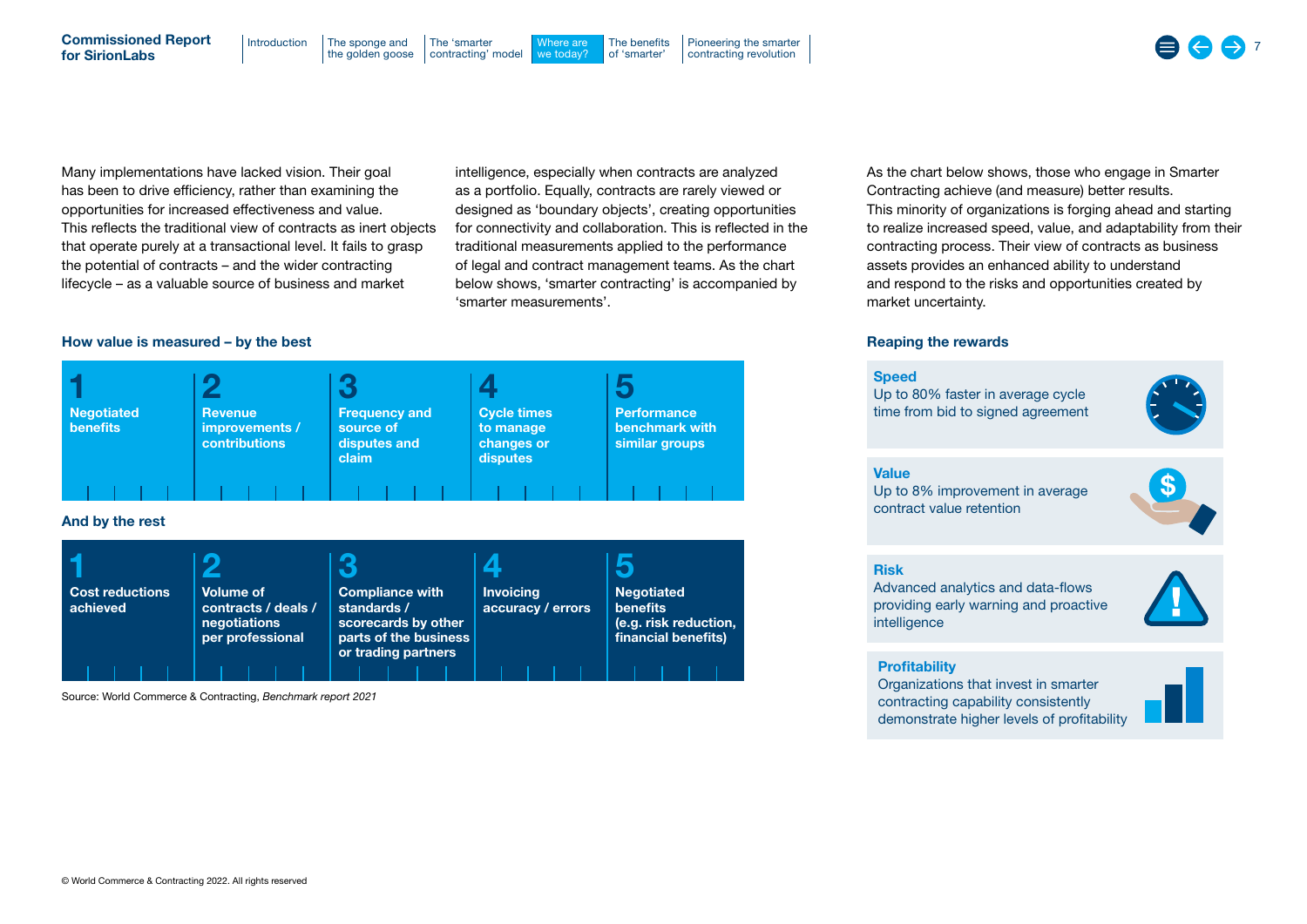

# <span id="page-7-0"></span>The benefits of 'smarter'

Every industry is under pressure to be more adaptable and agile, while at the same time operating in an

environment of growing regulation and reputational risk.

The benefits of smarter contracting are:



Through real-world case studies\*, it is possible to see the steady build from automation, to intelligence, to collaboration, and impact. For many, this will be a journey – but for others, 'smarter contracting' is a vision that can rapidly become reality.

## Case study: Raiffeisen Bank International Better banking through stronger compliance

The financial services industry is one of those at the forefront of change, as this case study from Raiffeisen Bank International (RBI) illustrates.

## *"Regulation in banking is ever strengthening and bringing more complexity, including in the areas relevant to outsourcing risk management."*

As Edzard Janssen, RBI's Chief Procurement Officer explains, this meant RBI needed a way to effectively manage its contracts and prove to Austrian and European regulators that it met the requirements by: a) having complete visibility of its contractual landscape, b) identifying and managing outsourcing relationships, and c) ensuring ease of reporting.

Edzard acknowledges that this may seem straightforward, but it's slightly more difficult than it sounds. For example, "European regulators don't differentiate between internal and external suppliers when checking for banking risks and compliance, so there is a need for RBI to track more than about 1,000 group-internal contracts and 30,000 contracts with external partners".

'Smarter Contracting' allows RBI to refocus on more complex, forward-looking challenges. "Now, we have all the documents we need in one system", Edzard explains, "We have a single source of truth for all of our contractual information. We have all relevant metadata including the complete relevant regulatory information stored in the system and we have the flexibility to add metadata as required".

Janssen has been highly pleased with how the contract management transformation has unfolded at RBI. "There are many contract management systems out there. The technology itself is not a differentiator. What is important to us is how much flexibility we have to adapt to changes in our banking environment and how it helps us to solve specific banking challenges, especially in regard to compliance".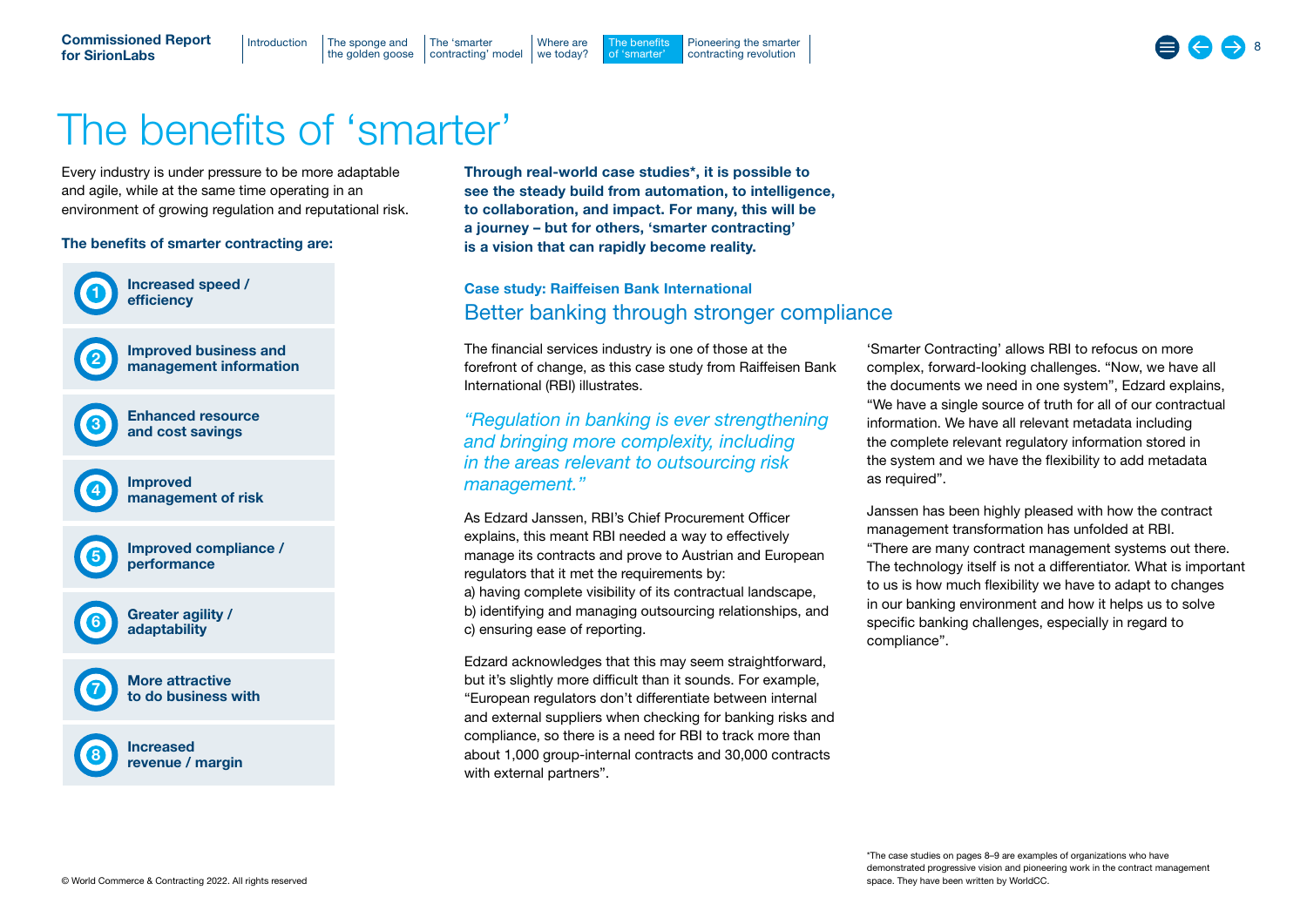## <span id="page-8-0"></span>Case study: Vodafone Delivering business value

Reinhard Plaza-Bartsch heads the digital and operations team of the Vodafone group supply chain organization. His team is responsible for commercial and operational assurance (including overseeing the company's big deals to ensure follow-through on all the commercial obligations and to maximize value realization), developing the supply chain organization's digital capabilities, identifying and monitoring supply chain risk, and ensuring service delivery, including through captive service centers.

## *"Digitization needs to be very much linked to the actual expected business outcome."*

This core principle is at the heart of Vodafone's smarter contracting journey. When Vodafone embarked upon its contract management digitization program, it wasn't looking to just automate the status quo. The goal was to build a next-gen contract management eco-system that would help make the business smarter and more resilient, leveraging the power of AI, ML, and other advanced technologies.

Today, Vodafone's contract management transformation program covers the end-to-end contracting lifecycle across contract authoring, storage, contract analytics, post-signature value realization, supplier performance management, and risk management. This is helping Vodafone harness the intelligence held in its contracts to improve risk mitigation, business outcomes, and financial performance across its commercial engagements. Global spend across 3,000+ suppliers is managed through this program. With 5,000 users across sourcing, procurement, contract management, technology, finance, and legal teams in 35+ countries, the initiative is bringing the whole enterprise closer together.

## *"How can we enable our business to be faster, either through the access to information or because people are able to perform their tasks and activities in much shorter time?"*

Digitization enables smarter measurements. Reinhard further elaborates, "First and foremost are operational excellence metrics – has the cost to transact reduced, how often there is a need for human intervention in the process, how many transactions are seamless and touch free, does it take us less time to sign contracts, etc.

The second aspect is about value – are we enabling our commercial teams to add more value, either through savings or through joint revenue opportunities? And finally, they are about risk – are we able to monitor and identify proactively any risk in the supply chain and take necessary actions to minimize disruption in our business?"

*"Through this program, we are making our complete contract lifecycle smarter. From intelligent authoring and collaboration, to controlling risk and managing vendor performance – our business is stronger as a result."*

In summary, says Reinhard, "We've been able to avoid contract leakages in supplier engagements. We've driven quite a lot of efficiencies in speed as we can now see the end-to-end process and are more effective in terms of how we operate. It also enables us to actively monitor performance and compliance."





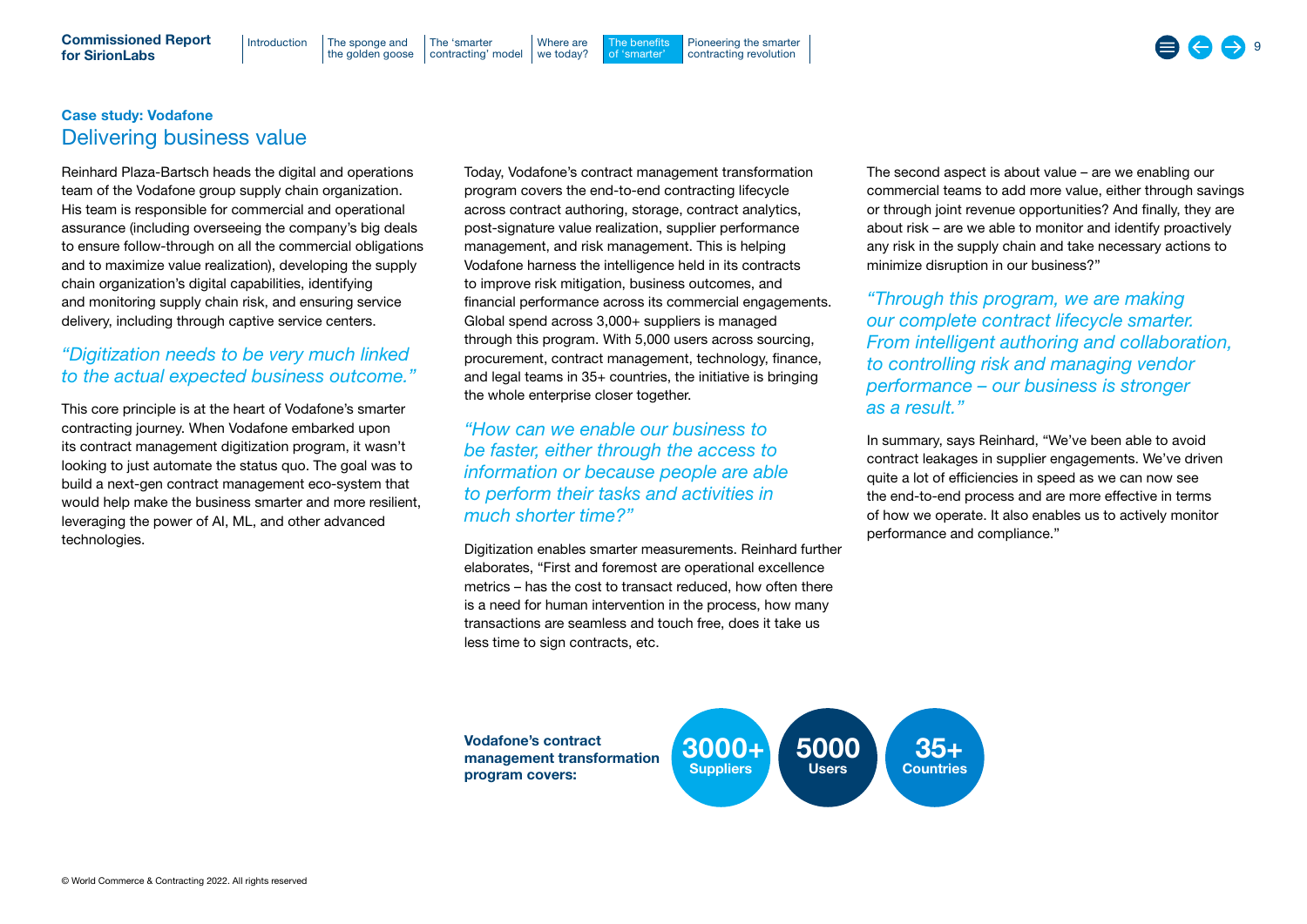#### <span id="page-9-0"></span>Commissioned Report for SirionLabs watch the video video video video video video video video video video video video video video video video video<br>Ne video video video video video video video video video video video video video video video video video video

[the golden goose](#page-2-0) Introduction  $\parallel$  The sponge and  $\parallel$  The 'smarter Rajeev Kumar

The sponge and Software in the smarter are the spongering the smarter and the smarter of the sponge and the smarter the smarter of the sponge and  $\sim$  10 The sponge and  $\sim$  10 The sponge of the smarter of the smarter of t [contracting' model](#page-3-0) | we today? [Where are](#page-4-0)  [The benefits](#page-7-0)  of 'smarter'

## Pioneering the smarter contracting revolution Tim Cummins,

In a series of interviews, the SirionLabs leadership team provides perspective for their peer executives – the CPO, General Counsel, CFO and CIO/CTO.

## The CPO and General Counsel



Tim Cummins, President, WorldCC in conversation with Ajay Agrawal, [Co-founder and CEO,](https://iaccm.wistia.com/medias/fp99vz2isf)  **SirionLabs** 

*"Only in the last decade, have people come to realize that the contract is an independent conveyor, a messenger of value."*

The contracting process has really started to come into its own. People are now saying, let me understand what's inside that contract, that we understand the implications that it has, for me, from a risk perspective, from a value creation perspective, and ultimately, to enterprise value. This change in posture, this realization at the executive level, has translated into a higher demand for contract management technology over the last five or six years, which has then resulted in the explosive growth in CLM technology.

The pandemic has also had an influence. It has forced us to challenge old assumptions, especially with regard to what technology can do for us. This impacts attitudes to the contracting process – for example, we now know that successful negotiations don't have to be face-to-face, that performance management doesn't require physical meetings.

We understand the blending of people and technology can create new ways of doing things, better ways – and contracting is no exception.

The real impact of smarter contracting is its potential to reduce the friction points that lie in the contracting process, both before and after signature. The pandemic has thrown light on two of those key friction points. The first is, no matter how well organized a modern enterprise is in terms of articulating its risk posture, and the policies and procedures and the approval procedures, that flow from that broader risk posture, their abilities were limited by the physicality that was built into contracting. The pandemic has forced people to examine and exert control over the process. For example, how do you exert control over the negotiation process without being in the room with the negotiator?

The second point is more reflective and backward-looking. The vast majority of our contracts are in the rear-view mirror, they belong to the legacy portfolio. The pandemic, coming on top of growing market volatility, gave a new urgency to understanding what was in them and, importantly, what was not in them – and perhaps should be in the future.

In summary, there are three key components to smarter contracting. The first is the ability to illuminate the past. So much of our present is shaped by the actions we took in the past. By analyzing our contracts, we can see what worked, what didn't work, what went right and the areas where there is opportunity to improve – essentially a causeand-effect analysis. The second component is the light we can shine on the negotiations we are doing now, ways we can develop autonomous contracting, and that's a fascinating conversation. And then the third aspect is how we connect the dots after the contract has been signed. and maximize the probability of the anticipated outcomes, of value realization.

When you take these three developments in intelligence and contracting, and you overlay them on the broader shift that's happening to buying business outcomes, to a subscription economy, we start to see complex networks of contracts, of collaborative, interconnected ecosystems.

*"Where SirionLabs really comes into play is the application of intelligence to illuminating the past and the application of deep technology to realize the business outcomes embedded in our contracts."*

SirionLabs, a leading provider of AI-powered CLM technology, is at the forefront of the smarter contracting revolution. It's end-to-end CLM platform, SirionOne, is trusted by world-leading businesses to get more value out of their contracts.

SirionOne connects all enterprise teams and delivers real-time intelligence across the contracting lifecycle for improved risk control, operational resilience, and accelerated growth. Watch this video for a quick overview.



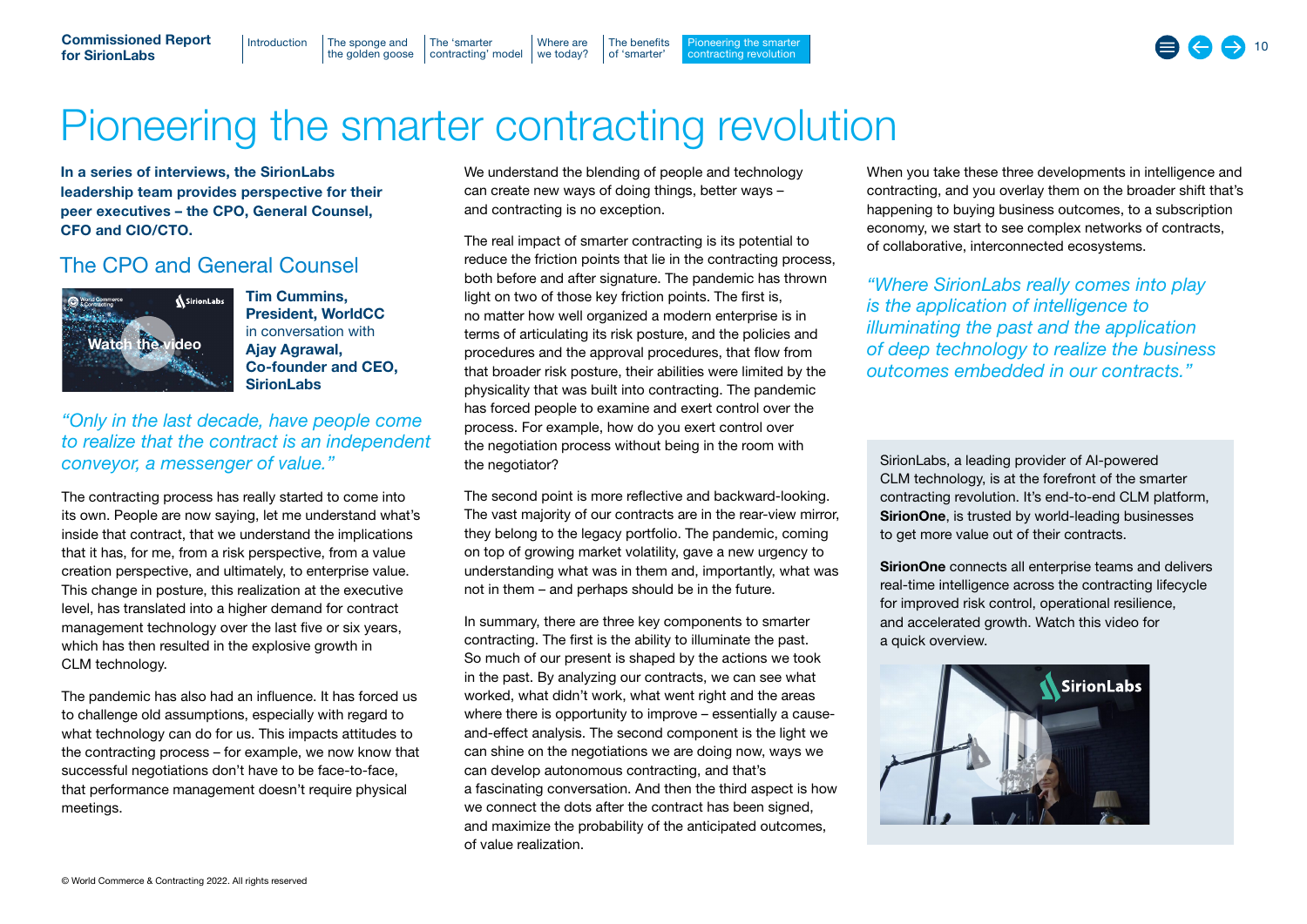## for SirionLabs

## The CFO

World Commerce

Tim Cummins, SirionLabs President, WorldCC in conversation with Rajeev Kumar [Chief Revenue Officer,](https://iaccm.wistia.com/medias/pmn9qumnk5)  **SirionLabs** 

#### *"Contracting has been ignored or*  abandoned by the financial community." President, WorldCC

The teams running financial operations can take a lot of the contracts, but mostly they seem to have yielded their interest to the lawyers. There is always a commercial intent behind any contract, but this is often lost in the terms and the way they are written. So, the challenge that the finance teams have faced is that these terms have not bubbled up for their analysis, and for easily checking not babbied up to their analysis, and to babily chocking<br>whether the commercial intent was realized or not. A large mistrict the commission ment was connected of their Artalyce part of that was due to the lack of technology, the resulting part of that was due to the lack of technology, the redifficulties of accessing, understanding, interpreting complex documents. Until now, contract management systems have not been able to bring that knowledge, that intelligence out, to enable finance teams to interrogate contracts in the way they should.  $\alpha$ -founder and  $\alpha$ , interpretation

This is where smarter contracting comes into play – and we have been able to accomplish a lot in that field. For example, bringing the intelligence out of these contracts to flow to downstream functions, whether it is about invoice

matching, understanding the financial obligation, assigning it to the relevant teams, or checking the accuracy of data coming from the transaction system.

[Where are](#page-4-0) 

Contracts drive many of the costs and revenues of the business; they have a major impact on cash flow; they establish levels of financial risk – yet in general, the process has been ignored or abandoned by the financial community.

Today, as we face increasing volatility and uncertainty in markets, geopolitics, regulation, it becomes very apparent that organizations need a platform where they can come together as a team to look at what their commitments and their entitlements are, and work accordingly.

*"Ultimately, behind every contract, there is a* 

*commercial value, and that value is impacted by uncertainties. Finance teams need insight, they need real-time data that supports decision-making, they need systems that support collaboration. Contracts are not just about managing failure – they are first and foremost about supporting success."* 

## The CIO/CTO

Tim Cummins, President, WorldCC in conversation with Deepak Bhasin SVP, Product, SirionLabs

## *"Something has changed over the last three or four years."*

Artificial intelligence as a technology has become more mature and what used to be just theory has become very applicable in simplifying the contracting process and extracting greater value from it. At the first 'platform' level we are able to extract structured information from contracts. But that's just the first use case in the journey to smarter contracting. Our goal is to create the autonomous contract, to steadily reduce human intervention in relatively standard situations and supplement human knowledge in more complex cases. This is being achieved over time, as we feed AI with a growing number of use cases. But the purpose of the platform goes much further. It should be considered as a form of distributed ledger that brings coherence and cohesion to the contracting process. Multiple people input or extract data during the life of a contract. So, we need clearly defined data rights that support collaboration.

The concepts are not new. At SirionLabs, from the beginning, we were designing a distributed ledger, with the right sets of access controls, to allow participation and collaboration from and between stakeholders.

We live in a fast-changing world that demands adaptability being able to adopt new technologies that help us deal with volatile business conditions. The SirionLabs platform is unique in enabling rapid bolt-on of new capabilities.

Watch the video

#### [the golden goose](#page-2-0) [Introduction](#page-1-0)  $\Box$  The sponge and  $\Box$  The 'smarter [contracting' model](#page-3-0) | we today?